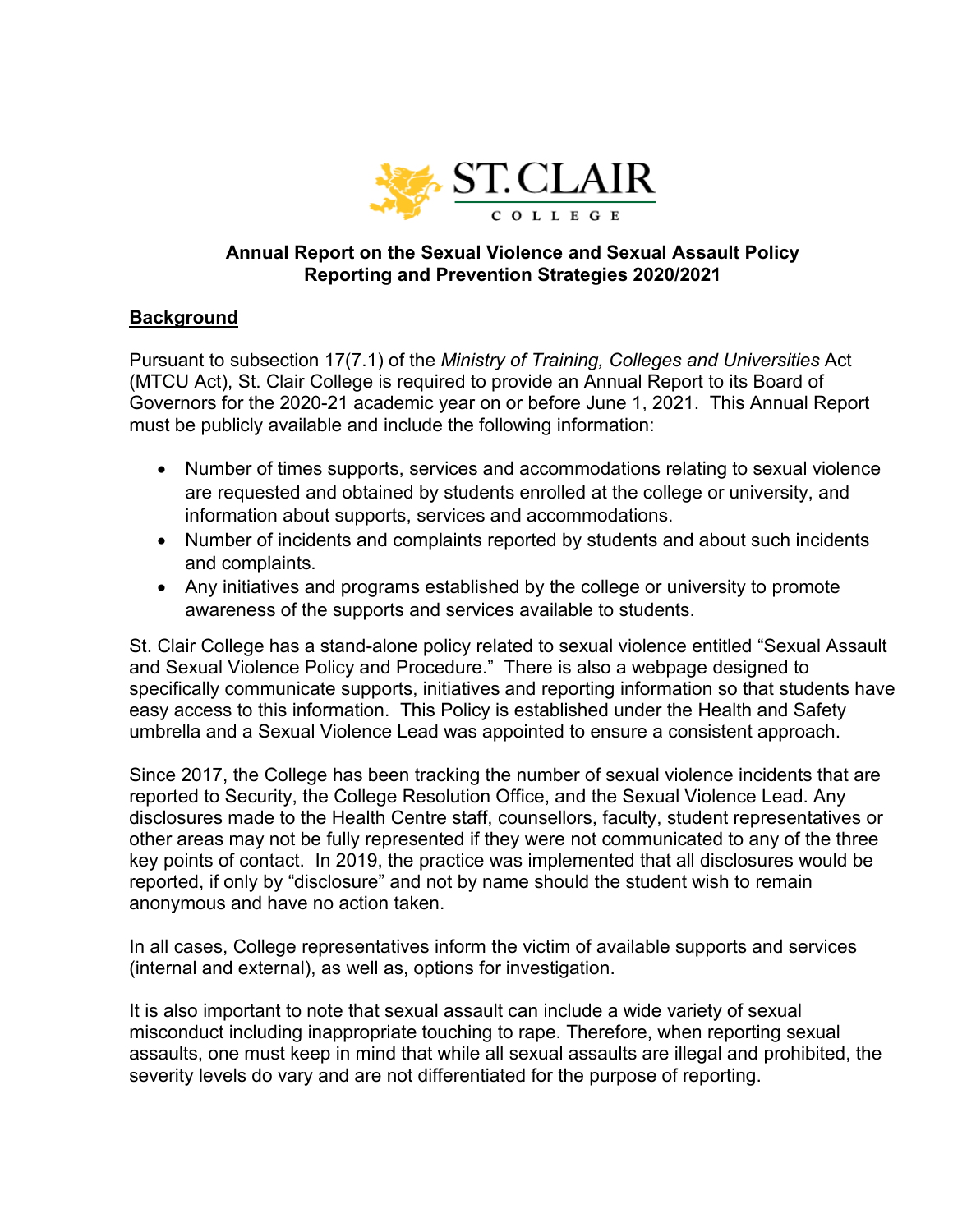# **Number of Sexual Violence Incidents and Supports Provided**

|                             | 2017/2018      | 2018/2019      | 2019/2020      | 2020/2021      |
|-----------------------------|----------------|----------------|----------------|----------------|
| Number of Informal          | 2              | 7              | 9              | 10             |
| <b>Reports (Disclosures</b> |                |                |                |                |
| - Not Investigated by       |                |                |                |                |
| College)                    |                |                |                |                |
| <b>Number of Formal</b>     | 7              | 3              | 5              | $\overline{2}$ |
| Reports                     |                |                |                |                |
| (Investigated by            |                |                |                |                |
| College)                    |                |                |                |                |
| <b>Incidents That</b>       | 1              | 1              | 3              | 8              |
| Occurred off                |                |                |                |                |
| Campus                      |                |                |                |                |
| Incidents That              | 6              | $\overline{2}$ | $\overline{2}$ | $\overline{2}$ |
| Occurred on                 |                |                |                |                |
| Campus                      |                |                |                |                |
| <b>Unknown Where</b>        | $\overline{2}$ | $\overline{7}$ | 9              | $\overline{2}$ |
| <b>Incidents Occurred</b>   |                |                |                |                |
| Services or                 | 5              | 6              | 14             | 6              |
| Accommodations              |                |                |                |                |
| Provided                    |                |                |                |                |

# **Supports**

Supports provided to all students impacted by sexual violence include a range of options and comprise the following at a minimum:

- Counseling Social Worker on site (CMHA).
- Referral to Sexual Assault Crisis Centre.
- Medical follow-up with College Health Centre.
- Academic Accommodations through Student Services.
- Safety Plans.
- Interim measures (separation, change of sections, etc.).
- Follow up by Sexual Violence Lead.

# **Sexual Violence Prevention (SVP) Committee**

The SVP Committee meets monthly to review initiatives and suggestions towards educating students and the College community about sexual violence prevention. The Sexual Violence Prevention Committee is comprised of representatives from the following areas:

- Co-Chair, Associate Vice President, Safety, Security and Facilities Management.
- Co-Chair, Director, Student Services.
- One representative from outside the College community with expertise in sexual violence prevention (Sexual Assault Crisis Centre).